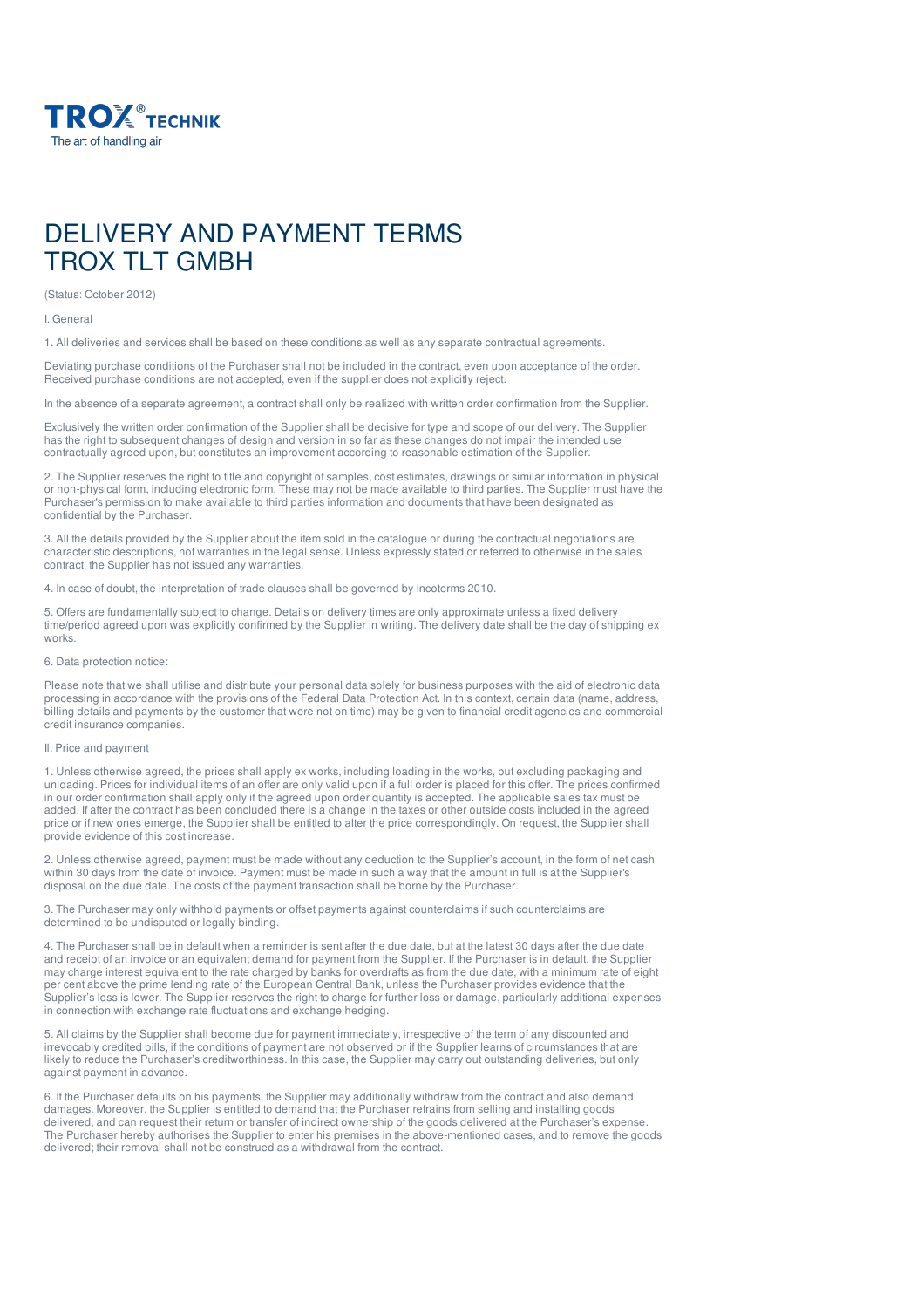7. The Purchaser can avoid the legal consequences specified in Par. 4 to 6 above by providing security to the amount of the Supplier's payment claim which was put at risk.

# III. Delivery time, delivery delay

1. The delivery time is agreed upon by the contractual parties. Meeting the delivery time is conditional upon clarification of all commercial and technical questions by the contractual parties and the Purchaser having fulfilled all his obligations, such as for example submission of all the official documents required or the receipt of an advance payment. If this is not the case, the delivery period will be extended as appropriate. This does not apply as long as the Supplier is responsible for the delay. If the order is subsequently altered by the Purchaser, the Supplier shall be entitled to extend the delivery time.

2. Compliance with the delivery deadline shall be subject to the proviso of correct and punctual deliveries to the Supplier himself. The Supplier shall notify the Purchaser as soon as possible of any imminent delays.

3. The delivery time shall be construed as met when the goods have been dispatched from the supplier's works by the specified date. If acceptance of goods has to be performed, then (except when refusal of acceptance is justified) the date of acceptance shall be definitive, or alternatively notification of acceptance readiness.

4. If the dispatch or the acceptance of the delivery item is delayed for reasons within the Purchaser's responsibility, then he shall be invoiced the costs incurred by the delay, beginning one month after notification of readiness for dispatch or acceptance.

5. If the delivery is delayed by force majeure, industrial disputes or other such circumstances beyond the Supplier's control, the delivery time shall be extended commensurate to the circumstances. The Supplier shall inform the Purchaser as soon as possible of the beginning and ending of such circumstances.

6. The Purchaser may withdraw from the contract without giving notice if it is ultimately impossible for the Supplier to deliver the goods before passage of risk. The Purchaser may also withdraw from the contract if part of an order cannot be delivered and he has a justified interest in refusing the partial delivery. If this is not the case, the purchaser must pay the applicable contractual cost of the partial delivery. The same shall apply in the event of incapacity. Otherwise Section VII. 2 shall apply.

If impossibility or incapacity occurs during the delay of acceptance, or if the Purchaser is solely or for the most part responsible for these circumstances, he shall be held liable for payment.

7. If the Supplier defaults, and if the Purchaser suffers loss or damage thereby, he shall be entitled to demand a lump-sum compensation for such default. This shall amount to 0.5 % for each full week of delay, but up to a maximum of 5 % of the value of that part of the overall delivery which as a result of the delay could not be utilized on time or in accordance with the contract.

If the supplier defaults, the customer has to set a reasonable extension time of 10 days. Incurred by the Buyer as delivery delay and the expiration of the grace period beyond one be detected from his injury, the Purchaser may assign this to claim compensation from the supplier, unless the supplier agrees to the customer to compensate for that damage a lump sum compensation to pay.

If the Purchaser (taking the statutory exceptions into consideration) sets the Supplier a reasonable deadline after the due date to perform the work, and this deadline is not met, the Purchaser may withdraw from the contract in accordance with statutory requirements.

Further claims due to delay in delivery are exclusively determined by Section VII. 2 of these conditions.

8. If the Purchaser annuls his order or if he declines to accept the delivery for reasons lying within his own responsibility, the Supplier shall be entitled, in place of his claim to fulfillment of the contract, without any further evidence being required, to demand cancellation costs amounting to ten per cent of the order value instead of damages. In addition to the cancellation costs, the Purchaser must, at the Supplier's request, pay for the delivery item equipment manufactured specially for him, which in this case will be made available to him on request.

# IV. Passage of risk, acceptance

1. Unless otherwise agreed, the Supplier shall decide on the method and route of dispatch, plus the forwarding agent and carrier. If the Purchaser demands a method of transport other than that selected by the Supplier (means of transport, transport route), the Purchaser shall be liable for the corresponding additional costs. This includes heavy goods vehicles with lifting platform, delivery with urban vehicles and time-sensitive deliveries. Goods shall be shipped in heavy goods vehicles (irrespective of the delivery conditions) and delivered to the place of unloading/curb. The place of unloading must be accessible for all commercial heavy goods vehicles on a street fit for traffic in all weather conditions. Islands are not included in the terms of freight and delivery.

2. The risk shall pass to the Purchaser when the delivery has left the Supplier's works, even if it is only a partial delivery by the Supplier of the Supplier has been contracted to provide other services, e.g. delivery costs or delivery and installation. If acceptance of goods must take place, this is the point when risk passes. It must be carried out immediately at the time of acceptance, or alternatively after the Supplier's notification of readiness of acceptance. The Purchaser may not refuse acceptance if a minor defect is found.

3. Should the dispatch or acceptance be delayed due to circumstances beyond the Supplier's control, the risk shall pass to the Purchaser from the day of notification of dispatch or acceptance readiness. The Supplier is entitled (but not committed without special order of the Purchaser) to store the delivery object at the risk and expenses of the Purchaser. The Supplier is obligated to take out the required insurance at the Purchaser's expense.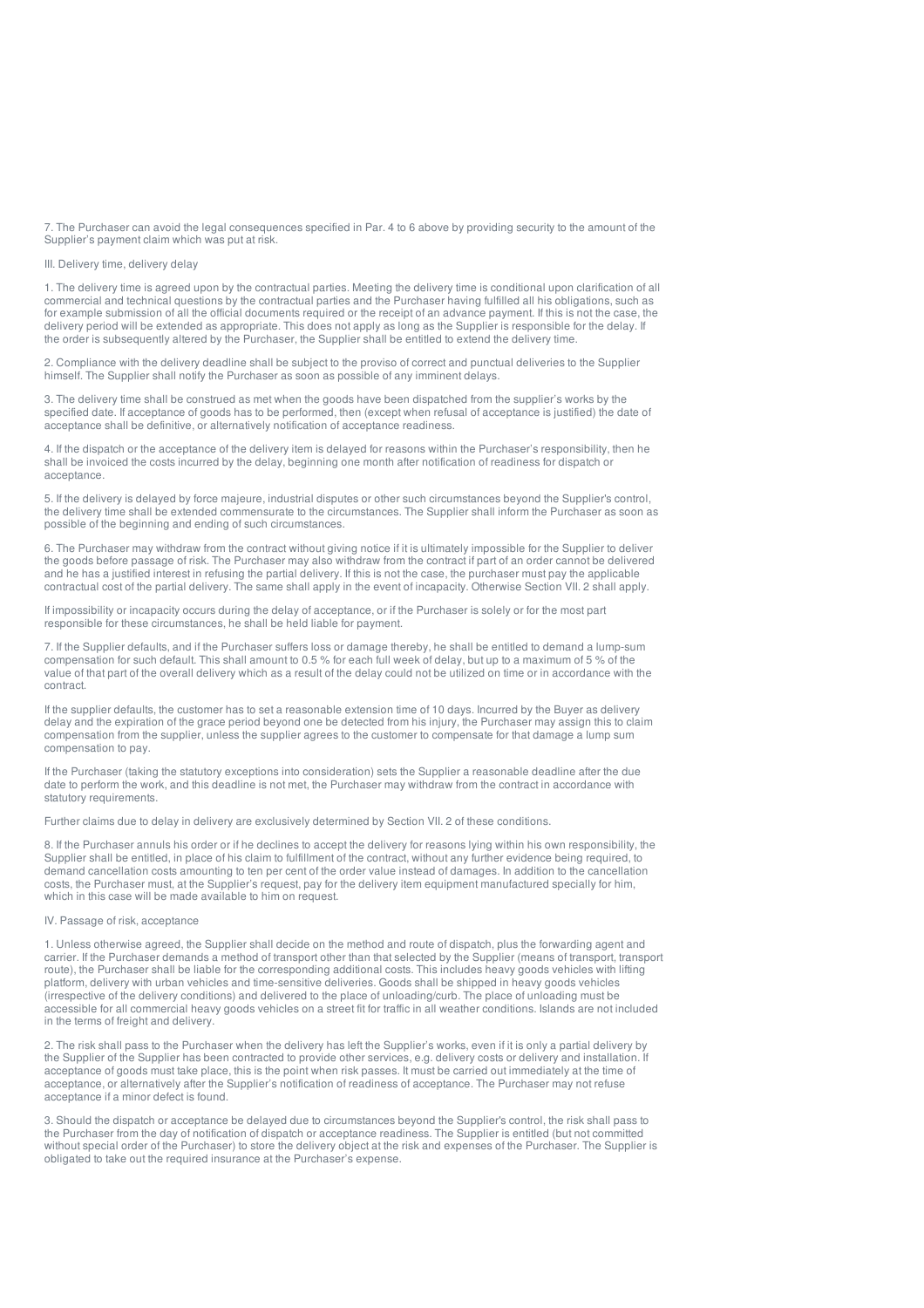4. If, without culpability on the part of the Supplier, transportation is impossible on the intended route or to the intended place in the intended time, the Supplier shall be entitled to carry out the delivery using an alternative route or to a different place; the additional costs incurred as a result of this shall be borne by the Purchaser. The Purchaser shall be given an opportunity to give his opinion beforehand.

5. Partial deliveries shall be permissible, insofar as these are acceptable for the Purchaser. Shipments of greater or lesser quantities than the agreed amount shall be permissible to the extent that is customary in the industry.

6. In the event of damage during transport, the Purchaser must immediately arrange for the damage to be assessed by the responsible agencies.

7. Deliveries must be accepted by the Purchaser, even if they exhibit minor defects, without prejudice to his rights under Section VI of these conditions.

8. The goods are supplied without packaging and are not protected against rust. If and insofar as this is customary in the trade, the Supplier will deliver the goods in a packed condition. The Supplier will provide packaging, protection and/or transportation aids on the basis of his own experience and at the Purchaser's expense. Transportation packaging and all other packaging as covered by the German Packing Ordinance will not be taken back by the Supplier.

V. Retention of title

1. The Supplier shall retain title to the delivery item until all payments specified in the delivery contract have been received.

2. The Supplier shall be entitled to insure the delivery item at the Purchaser's expense against theft, breakage, fire, water and other damage, unless the Purchaser can provide proof that he has taken out such insurance cover himself.

3. The Purchaser may neither sell nor pledge the delivery item, nor assign it as security. In the event of attachments, confiscations or other dispositions by third parties, he must notify the Supplier thereof immediately.

4. In the event of a breach of contract on the part of the Purchaser, particularly default of payment, the Supplier shall be entitled to take back the delivery item after prior warning has been given, and the Purchaser shall be obligated to surrender it.

5. Due to the retention of title, the Supplier can demand surrender of the delivery item only if he has withdrawn from the contract.

6. The Purchaser shall be obligated to notify the Supplier immediately of all execution measures against an item covered by retention of title, and to send the Supplier copies of garnishee orders and bailiff's returns. In addition, he must make every effort to avert execution proceedings.

7. An application to open insolvency proceedings with respect to the Purchaser's assets shall entitle the Supplier to withdraw from the contract and to demand the immediate return of the delivery item.

8. If the conditional goods are processed, linked to and mixed with other goods by the Purchaser, the Supplier shall have joint title to the new item in the ratio of the conditional goods' invoice value to the invoice value of the other goods used, or in the absence of this to the cost of production. If the Supplier's title expires due to linkage or mixing, the Purchaser shall transfer to the Supplier on signing the contract the title to the new stock or item to the extent of the invoice value of the conditional goods, and shall keep them safe for the Supplier free of charge. The resulting joint ownership rights shall be construed as conditional goods within the meaning of Section V.1.

9. The Purchaser may sell the conditional goods only in the normal course of business at his standard business conditions and as long as he is not in default, provided that he agrees retention of title with his customer and that the claims arising from the resale pass to the Supplier as laid down in Sections V. 10. to V. 12. He shall not be entitled to make any other dispositions regarding the conditional goods.

10. The Purchaser's claims arising from the resale are assigned to the Supplier upon the signing of this contract. The Supplier hereby accepts this assignment.

11. If the conditional goods are sold by the Purchaser together with other goods not purchased from the Supplier, the assignment of the claim arising from the resale shall apply only to the amount of the invoice value of the conditional goods sold in each case. If the resold goods are ones to which the Supplier has joint title in accordance with Section V. 8., the assignment of the claim shall apply to the amount of these joint ownership proportions.

12. If the conditional goods are used by the Purchaser to fulfill a manufacturing contract, then Sections V. 10. and V. 11. shall apply correspondingly for the claim arising from this contract.

13. The Purchaser may collect claims from resale in accordance with Sections V. 9.

to V. 12. until revocation, to which the Supplier shall be entitled at any time. The Supplier may only exercise his right of revocation in the cases specified in Section II. 4.

14. The Purchaser shall on no account be entitled to assign the claims. Upon the Supplier's request, he shall be obligated to immediately inform his customers of the assignment to the Supplier, and to provide the information and documentation required for the purposes of collection.

15. If the value of the securities granted to the Supplier exceeds the secured claims by more than 25 % in total, then the Supplier shall be obligated upon the request of the Purchaser to release securities at his own option.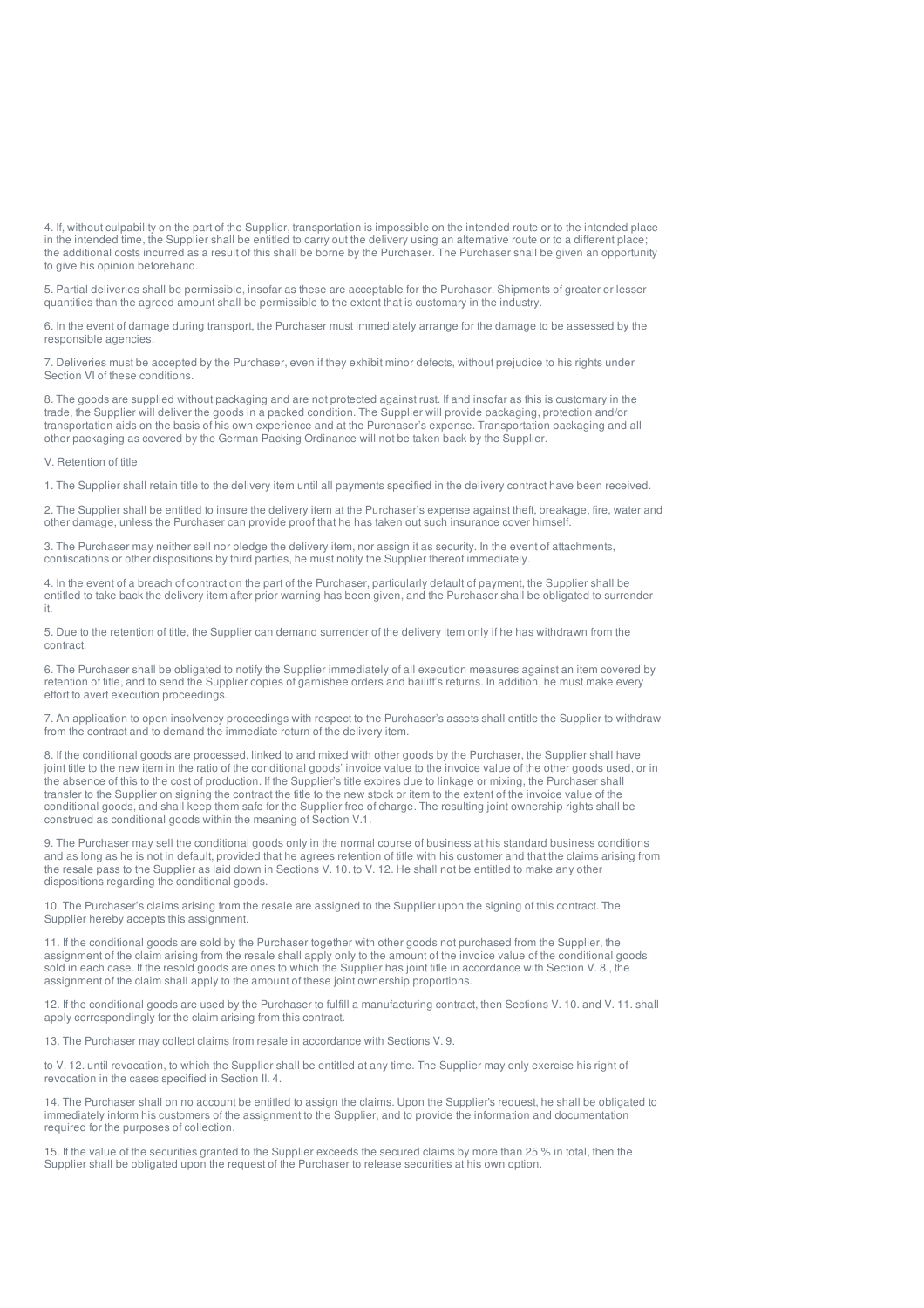

16. If the retention of title or the assignment is not operative under the laws applying in the area where the goods are located, then the security corresponding to the retention of title or assignment in this area shall be construed as agreed. If the involvement of the Purchaser is necessary for this purpose, he must, at his own expense, take all the necessary measures to substantiate and maintain such rights.

#### Vl. Warranty claims

With regard to defects and bad title, the supplier guarantees the following, with the exception of further claims, subject to Section VII:

#### Defects

1. The Purchaser shall inspect our delivery immediately, in a trial run if required, to find out whether it is free from defects and suitable for the intended purpose; if the Purchaser fails to carry out such an inspection, the Supplier shall not be liable. In case the delivery of the Supplier includes outside deliveries of subcontractors to an essential extent, at first the warranty obligation of the Supplier shall be restricted to the assignment of those claims which the Supplier is entitled to against the supplier of the faulty outside product. In case the Purchaser cannot realize the claims assigned to him owing to the economic circumstances of the outside supplier, the warranty liability of the Supplier shall revive.

All parts which become defective due to circumstances occurring before the passage of risk must be repaired or replaced free of charge at the Supplier's discretion. The Supplier must be notified immediately in writing if any such defects are discovered. Replaced parts shall become the property of the Supplier.

2. After consulting with the Supplier, the Purchaser is to allow the Supplier the necessary time to carry out repairs and provide replacement parts; otherwise the Supplier shall be released from liability for the resulting consequences. The Purchaser only has the right to claim expenses incurred in repairing the damage himself or by a third party in urgent cases where safety is endangered or disproportionate greater damage could be prevented, in which case the Supplier must be informed immediately.

3. With respect to the direct costs incurred by the repair or replacement delivery, the Supplier shall bear, insofar as the complaint proves to be justified, the costs of the replacement piece including dispatch. The Supplier shall also bear the direct costs of removing and installing of the replacement piece, plus the costs for any necessary provision of the required fitters and assistants including travel costs, insofar as this does not entail an unreasonable burden for the Supplier. The Supplier shall not bear any further costs, particularly indirect ones (e.g. erection and dismantling work, modifications, scaffolds, safety and security measures). The Supplier shall not be liable for defects reducing the value or the capability of the delivery object only insignificantly. An insignificant defect particularly exists if it disappears automatically soon, or can be eliminated very easily by the Purchaser himself.

4. The Purchaser has the right by law to withdraw from the contract if the Supplier, taking legal exceptions into consideration, does not meet a reasonable deadline set for the repair or replacement delivery due to a defect. If the defect is minor, the Purchaser is only entitled to a reduction in the contractual price. The Purchaser does not otherwise have the right to a reduction in the contractual price. Further claims are determined in Section VII. 2 of these conditions.

5. No warranty will be given for the following cases in particular:

unsuitable or improper use, faulty installation and/or commissioning by the Purchaser or third parties, natural wear and tear, faulty or negligent handling, inadequate or lack of maintenance, unsuitable equipment, defective construction work, unsuitable subsoil, chemical, electrochemical or electrical influences – unless they fall within the Supplier's scope of responsibility.

6. If the Purchaser or a third party does not carry out the repair work with proper care, the Supplier shall bear no liability for the consequences arising there from. The same shall apply for changes to the delivery item made without the Supplier's prior written permission.

# Bad title

7. If the use of the product supplied causes a breach of commercial proprietary right or domestic copyright in the Federal Republic of Germany, the Supplier shall at his own expense in all cases either provide the Purchaser with the right to continue use or modify the delivery item in such a way that is reasonable to the purchaser and ensures that the proprietary right is no longer breached. If it is not financially viable to do this or to do it in a reasonable period of time, then the Purchaser shall be entitled to withdraw from the contract. Under the above-mentioned preconditions, the Supplier shall also be entitled to withdraw from the contract. In addition, the Supplier shall release the Purchaser from undisputed or non-appealable claims from affected copyright holders.

8. The obligations as defined in Section VI. 7 are subject to Section VII. 2, in the event of industrial property rights or copyrights being violated, shall be final.

They shall only be valid if

• the Purchaser informs the Supplier immediately of any claims of breach of proprietary rights or copyrights,

• the Purchaser supports the Supplier to a reasonable extent in rebuttal of claims or enables the Supplier to carry out modifications according to Section VI. 7

• the Supplier is entitled to all rebuttal measures including out-of-court settlements,

• the bad title is not based on an instruction from the Purchaser and